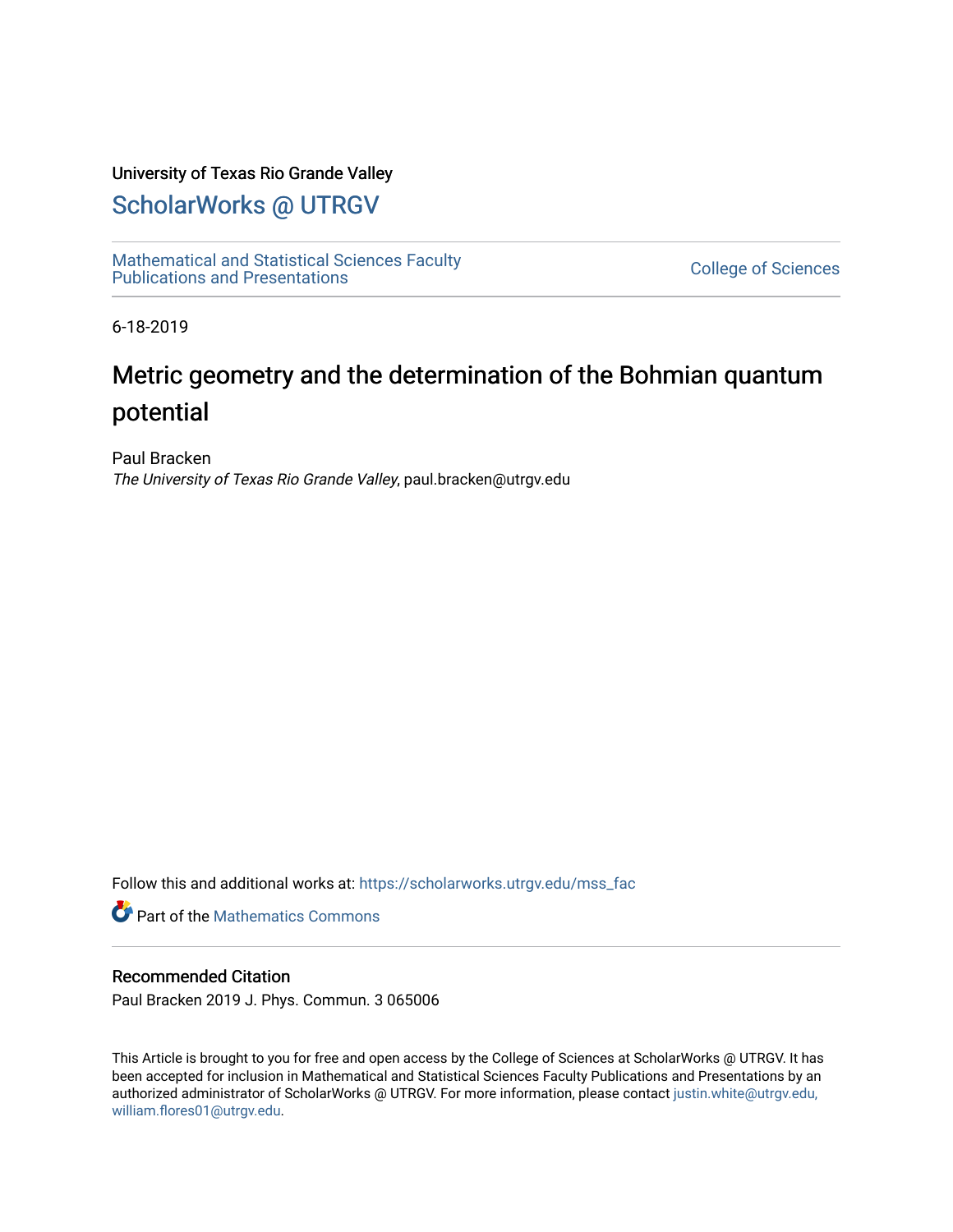## **PAPER • OPEN ACCESS**

# Metric geometry and the determination of the Bohmian quantum potential

To cite this article: Paul Bracken 2019 J. Phys. Commun. **3** 065006

View the [article online](https://doi.org/10.1088/2399-6528/ab2820) for updates and enhancements.

## You may also like

[The comparing FRW and Gödel](/article/10.1088/1742-6596/1194/1/012080) [background with Finsler and Riemannian](/article/10.1088/1742-6596/1194/1/012080) **[geometries](/article/10.1088/1742-6596/1194/1/012080)** -

Z Nekouee, J Sadeghi and A Behzadi

[The causal structure of spacetime is a](/article/10.1088/0264-9381/28/6/065007) [parameterized Randers geometry](/article/10.1088/0264-9381/28/6/065007) Jozef Skakala and Matt Visser -

[Raychaudhuri equation and singularity](/article/10.1088/0264-9381/32/18/185008) [theorems in Finsler spacetimes](/article/10.1088/0264-9381/32/18/185008) E Minguzzi -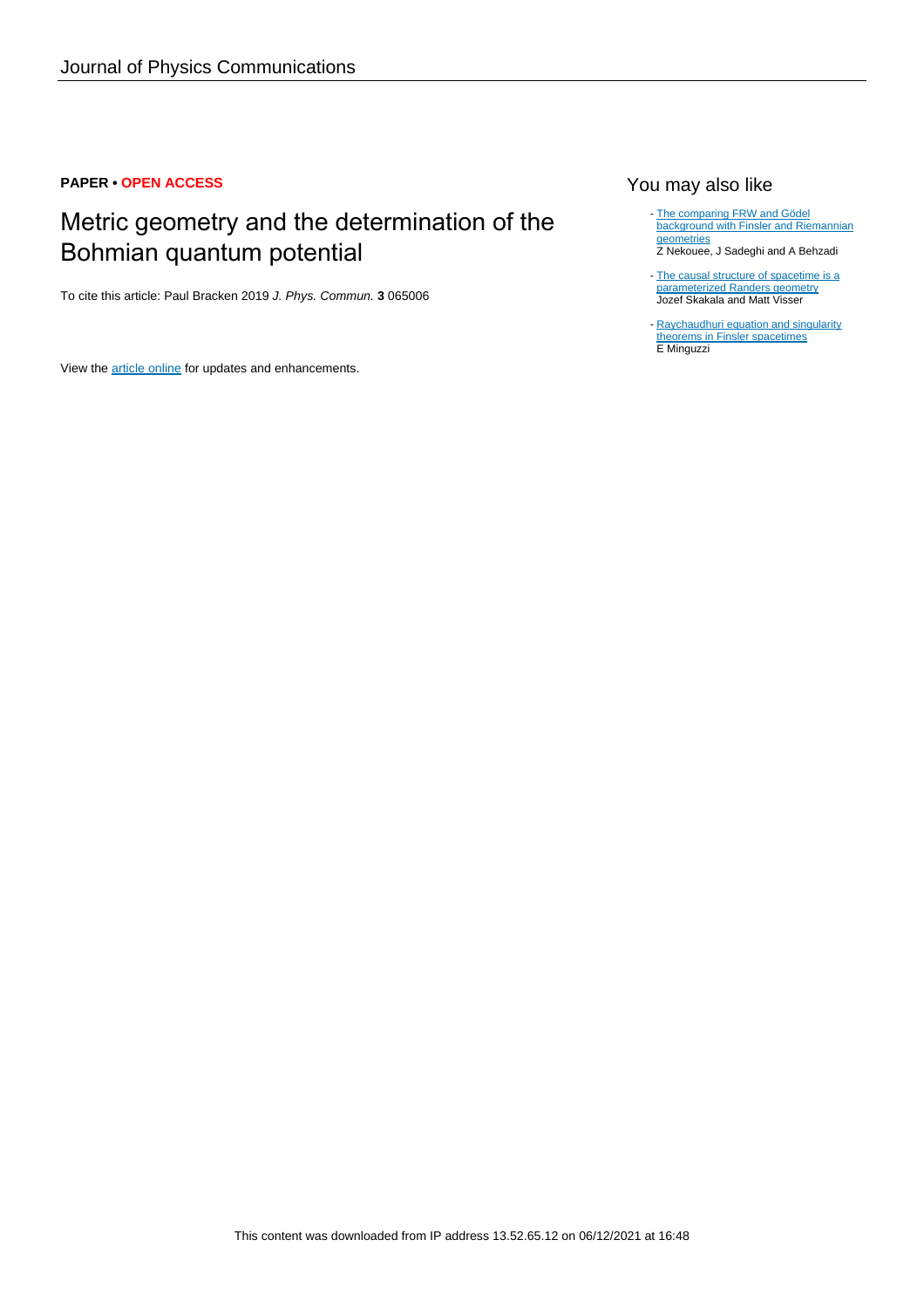## <span id="page-2-0"></span>**Journal of Physics Communications**

### PAPER

## OPEN ACCESS

CrossMark

RECEIVED 6 February 2019

REVISED 26 April 2019

ACCEPTED FOR PUBLICATION 10 June 2019

PUBLISHED 18 June 2019

Original content from this work may be used under the terms of the [Creative](http://creativecommons.org/licenses/by/3.0) [Commons Attribution 3.0](http://creativecommons.org/licenses/by/3.0) **licence** 

Any further distribution of this work must maintain attribution to the author(s) and the title of the work, journal citation and DOI.



# Metric geometry and the determination of the Bohmian quantum potential

#### Paul Bracken<sup>®</sup>

Department of Mathematics, University of Texas, Edinburg, TX 78540, United States of America E-mail: [paul.bracken@utrgv.edu](mailto:paul.bracken@utrgv.edu)

Keywords: quantum theory, Finsler geometry, potential, curvature

#### Abstract

A geometric approach to quantum mechanics which is formulated in terms of Finsler geometry is developed. It is shown that quantum mechanics can be formulated in terms of Finsler configuration space trajectories which obey Newton-like evolution but in the presence of an additional kind of potential. This additional quantum potential which was obtained first by Bohm has the consequence of contributing to the forces driving the system. This geometric picture accounts for many aspects of quantum dynamics and leads to a more natural interpretation. It is found for example that dynamics can be accounted for by incorporating quantum effects into the geometry of space-time.

## 1. Introduction

It is still a task to understand and interpret quantum mechanics. It has become clear that quantum mechanics can be looked at from a geometric point of view. In fact, geometry can be applied to the study of the structure and interpretation of quantum mechanics. This is due largely to the fact that geometrical considerations have resulted in advances in various other areas of physics, most notably, general relativity. Quantum mechanics is not so easy to formulate in terms of a dynamical, geometric description in terms of trajectories in some configuration space for a number of reasons. It will be seen here that a particular framework for such a task can be developed.

A first reason for this is the important fact of quantum correlation and another is the complicated phenomenon of quantum entanglement. Both quantum coherence and decoherence effects, the state superposition principle and so forth have a natural description based on the Schrödinger equation. It has long been known that determinism is hard to reconcile with such a description of quantum dynamics. This problem has been discussed by both de Broglie and Bohm [[1](#page-10-0)-[3](#page-10-0)]. This view of things consists of material point trajectories carried along by a pilot wave that evolves according to the Schrödinger equation for the wavefunction of the system. Bohmian trajectories follow the flux lines of probability current which is a function of the position coordinate of the particle involved. This implies that there is a certain nonlocality inherent in the usual picture. Bohm realized that this kind of dynamics can be described by configuration space trajectories which follow a Newton's law evolution, but under the influence of a quantum potential in addition to the external potential. This quantum potential can be calculated in closed form. This quantum potential is added to the classical potential function and it makes a contribution to the evolution of the system.

It will be useful to have a brief description of Bohm's theory at hand [[4](#page-10-0)], to be able to refer to it further on. Bohm began from a series of basic postulates. An individual system comprises a wave propagating in space and time along with a point particle which moves under the guidance of the wave. The wave is described mathematically by Schrödinger's equation  $i\hbar \partial_t \psi(x, t) = H\psi(x, t)$ , where *H* is the Hamiltonian. The motion of the particle is obtained as the solution to

$$
\dot{\mathbf{x}} = \frac{1}{m} \nabla S(\mathbf{x}, t)|_{\mathbf{x} = \mathbf{x}(t)}
$$
(1.1)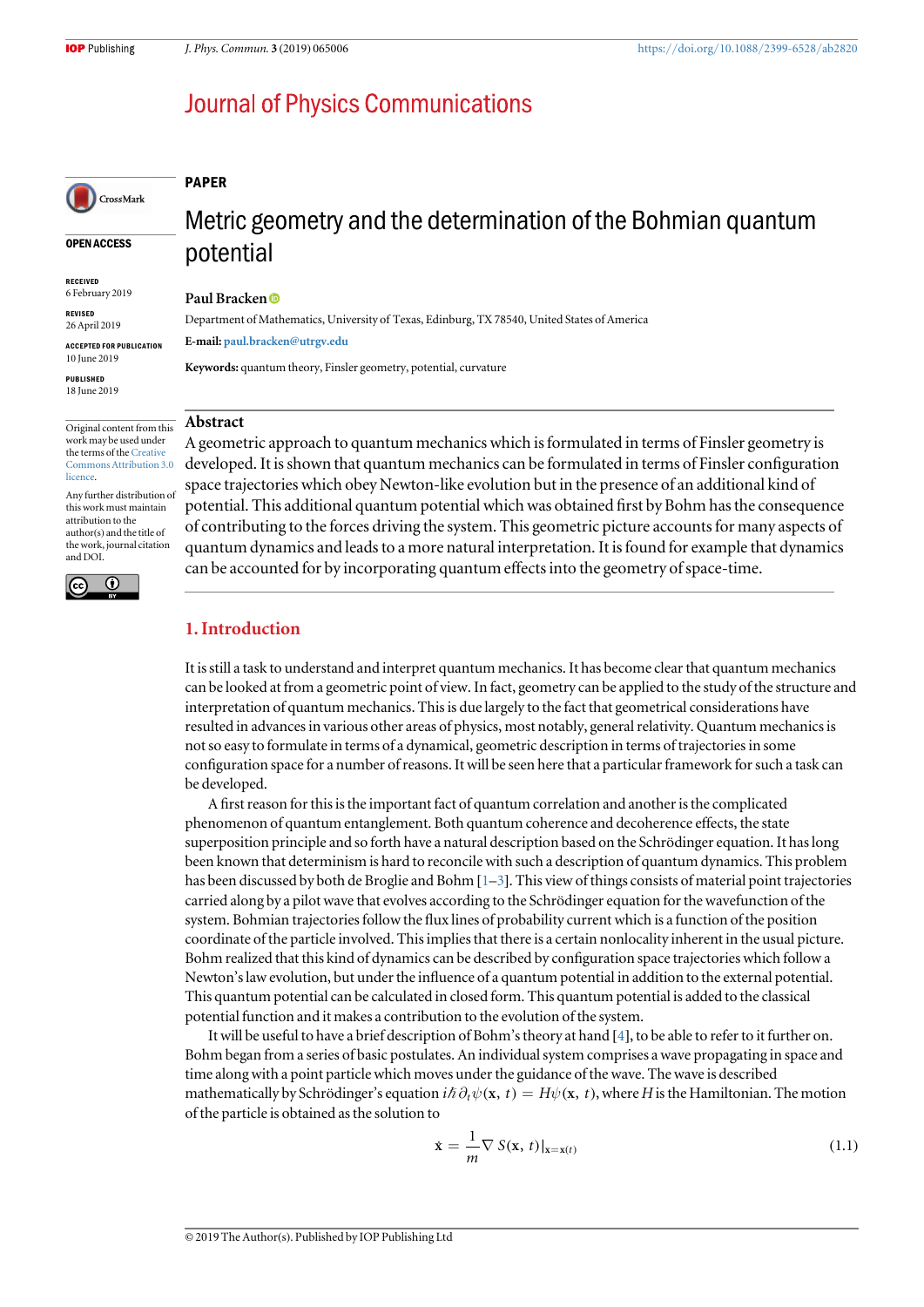<span id="page-3-0"></span>where S is the phase of  $\psi(x, t)$  and m the mass. One initial condition for ([1.1](#page-2-0)) suffices to solve it. These give a theory of motion which is consistent from a physical point of view. To get compatibility of the motion of an ensemble of particles with quantum mechanics, Bohm states that the probability that a particle in the ensemble resides between **x** and **x** +  $d\textbf{x}$  at time *t* is  $R^2(\textbf{x}, t) d^3x$  where  $R = |\psi|^2$ .

In Bohm's approach, the wavefunction in polar form  $\psi = R e^{iS/\hbar}$  is substituted into Schrödinger's equation. By isolating real and imaginary parts, he found the movement under the guidance of the wave happens in agreement with a law of motion of the form

$$
\frac{\partial S}{\partial t} + \frac{1}{2m} \nabla S^2 + \frac{\hbar^2}{2m R} \nabla^2 R + V = 0.
$$
 (1.2)

Equation  $(1.2)$  is equal to the classical Hamilton-Jacobi equation except for the appearance of the term

$$
Q = \frac{\hbar^2}{2mR} \nabla^2 R. \tag{1.3}
$$

It is referred to as the quantum potential. The equation of motion can be expressed as well in the form,

$$
m\frac{d^2\mathbf{x}}{dt^2} = -\nabla(Q+V),\tag{1.4}
$$

where  $\mathbf{x} = \mathbf{x}(t)$  is the trajectory of the particle associated with its wavefunction.

One approach to obtain a geometric formulation and interpretation of quantum mechanics is to introduce a particular geometric structure on which to base everything. Finsler geometry is a metric geometry which is well suited to this purpose [[5](#page-10-0)]. It is described by a metric tensor which is a function of both the position and momentum variables. The metric in Finsler geometry is in fact a generalization of a Riemannian metric, and the case in which the metric is developed from the quantum potential will be studied. The approach of Chern to Finsler geometry will be followed [[6,](#page-10-0) [7](#page-10-0)].

The theory that results by proceeding in this way accounts for quantum effects as a consequence of the geometry of space-time [[8,](#page-10-0) [9](#page-10-0)]. The curvature is self-induced as well as generated by the collection of particles in a nonlocal fashion resulting in a curved configuration space. The metric tensor and as a consequence the curvature of the manifold depends on the coordinates of the particle, as well as all the other particles of the system. The wavelike nature of quantum mechanics is then confined to accounting for how space is described by the particular geometry. The main result of proceeding in this fashion is the conclusion that quantum mechanical properties are a net result of the metric used for the underlying space itself[[10](#page-10-0)–[15](#page-10-0)].

#### 2. Geometry of the projectivized tangent bundle and the Hilbert form

A mathematical presentation of the geometric setting will be given so that later the physical application can be adapted in a straightforward manner. Let M be an m-dimensional manifold. This manifold is said to be a Finsler manifold if the length s of any curve described by  $t \to (u^1(t),...,u^m(t))$  in coordinates  $a \leq t \leq b$  is given by the integral

$$
s = \int_{a}^{b} F\left(u^{1}, \ldots, u^{m}, \frac{du^{1}}{dt}, \ldots, \frac{du^{m}}{dt}\right) dt.
$$
 (2.1)

In (2.1), F is a smooth non-negative function in 2m variables and the function  $F(\mathbf{x}, \mathbf{y})$  vanishes only when  $y = 0$ . It is required to be symmetrically homogeneous of degree one in the y variables

$$
F(x^1, \ldots, x^m; \lambda y^1, \ldots, \lambda y^m) = |\lambda| F(x^1, \ldots, x^m; y^1, \ldots, y^m), \qquad \lambda \in \mathbb{R}.
$$
 (2.2)

A Finsler manifold M has a tangent bundle  $\pi$ :  $TM \to M$  and a cotangent bundle  $\pi^*$ :  $T^*M \to M$ . From TM the projectivized tangent bundle of  $M$  is obtained and denoted  $PTM$ , by identifying the non-zero vectors differing from each other by a real factor. Geometrically, PTM is the space of line elements on M. Let  $u^i$ ,  $1 \leq i \leq m$  be local coordinates on M. Then a non-zero tangent vector can be represented in the form

$$
X = X^i \frac{\partial}{\partial u^i},\tag{2.3}
$$

with the  $X^i$  not all zero. The  $u^i$ ,  $X^i$  are local coordinates on *TM*. They are also local coordinates on the space PTM with the  $X^i$  homogeneous coordinates which are determined up to a real factor.

A fundamental idea is to regard PTM as the base manifold of the vector bundle  $p^*TM$  which is pulled back by means of the canonical projection map  $p: PTM \rightarrow M$  defined by

$$
p(u^i, X^i) = (u^i). \tag{2.4}
$$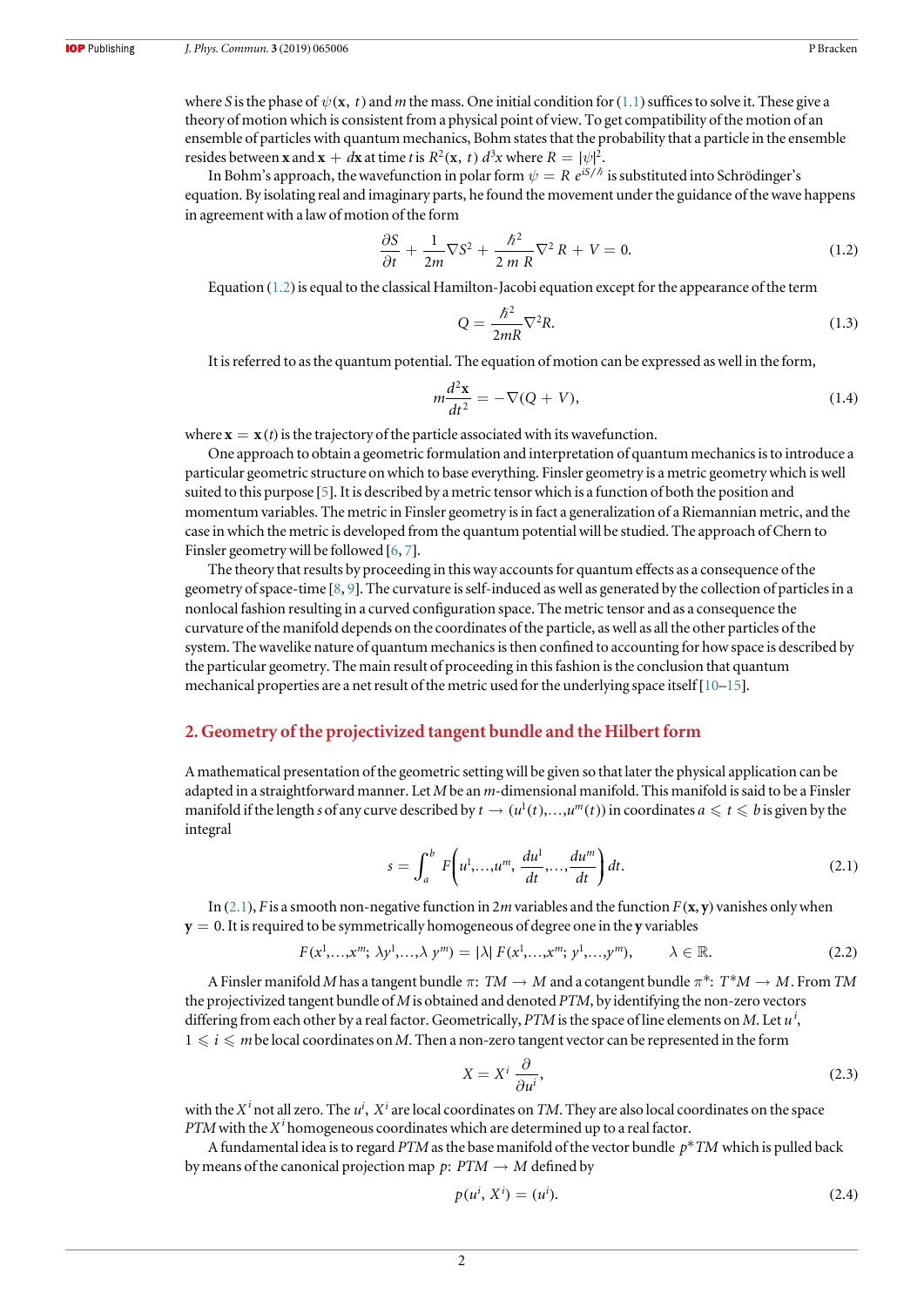<span id="page-4-0"></span>Since the function  $F(u^i, X^i)$  is homogeneous of degree one in the  $X^i$  variables, Euler's theorem for homogeneous functions implies that

$$
X^i \frac{\partial F}{\partial X^i} = F.
$$
\n(2.5)

Differentiating (2.5) with respect to  $X^j$ , we obtain

$$
\frac{\partial F}{\partial X^j} + X^i \frac{\partial^2 F}{\partial X^i \partial X^j} = \frac{\partial F}{\partial X^j}.
$$
\n(2.6)

Clearly  $(2.6)$  simplifies to

$$
X^i \frac{\partial^2 F}{\partial X^i \partial X^j} = 0.
$$
 (2.7)

Result (2.7) implies that the first derivatives of F with respect to the  $X^i$  are homogeneous functions of degree zero in the  $X^i$  coordinates. Such functions are functions on PTM.

Suppose  $(v^i, Y^i)$  is another local coordinate system on *PTM*, then it is the case that

$$
Y^i = \frac{\partial v^i}{\partial X^j} X^j,\tag{2.8}
$$

hence

$$
\frac{\partial F}{\partial X^i} = \frac{\partial F}{\partial Y^j} \frac{\partial v^j}{\partial u^i}.
$$
\n(2.9)

Now an important one-form  $\omega$  can be defined as

$$
\omega = \frac{\partial F}{\partial X^i} du^i = \frac{\partial F}{\partial Y^i} dv^i.
$$
\n(2.10)

It follows that  $\omega$  in (2.10) is independent of the choice of local coordinates, hence it is defined intrinsically on PTM. The form ([2.1](#page-3-0)0) is usually referred to as the Hilbert form. By Euler's theorem, the arclength integral (2.1) with respect to M can be formulated as

$$
s = \int_{a}^{b} \omega. \tag{2.11}
$$

The integral (2.11) is called Hilbert's invariant integral. On exterior differentiation, the Hilbert form yields a connection with some remarkable properties.

Let

$$
e_i = p_i^j \frac{\partial}{\partial u^j} \tag{2.12}
$$

be an orthonormal frame field on the bundle *P*\**TM* and

$$
\omega^j = q_k^j \, du^k \tag{2.13}
$$

its dual coframe field, as we have the relations

$$
(e_i, e_j) = p_i^j g_{sk} p_j^k = \delta_{ij}, \qquad \langle e_i, \omega^j \rangle = \delta_i^j. \tag{2.14}
$$

The former in (2.14) is referred to as the orthonormality relation and the latter is the duality condition, which is equivalent to

$$
p_i^j q_j^k = \delta_i^k.
$$

This means that the matrices  $(p_i^j)$  and  $(q_j^k)$  are matrix inverses of each other. The orthonormality is then given with respect to the following symmetric, covariant 2-tensor,

$$
G = g_{ij} du^{i} \otimes du^{j} = \frac{\partial(\frac{1}{2}F^{2})}{\partial X^{i}\partial X^{j}} du^{i} \otimes du^{j} = \left(F \frac{\partial^{2}F}{\partial X^{i}\partial X^{j}} + \frac{\partial F}{\partial X^{i}} \frac{\partial F}{\partial X^{j}}\right) du^{i} \otimes du^{j}.
$$
 (2.15)

This is defined intrinsically on PTM.

This is supposed to be positive definite, the strong convexity hypothesis. Then  $(2.15)$  will be referred to as a Finsler metric. In the case of Riemannian geometry,  $F^2$  reduces to the form

$$
F^2(u^i, X^j) = g_{ij}(u) X^i X^j,
$$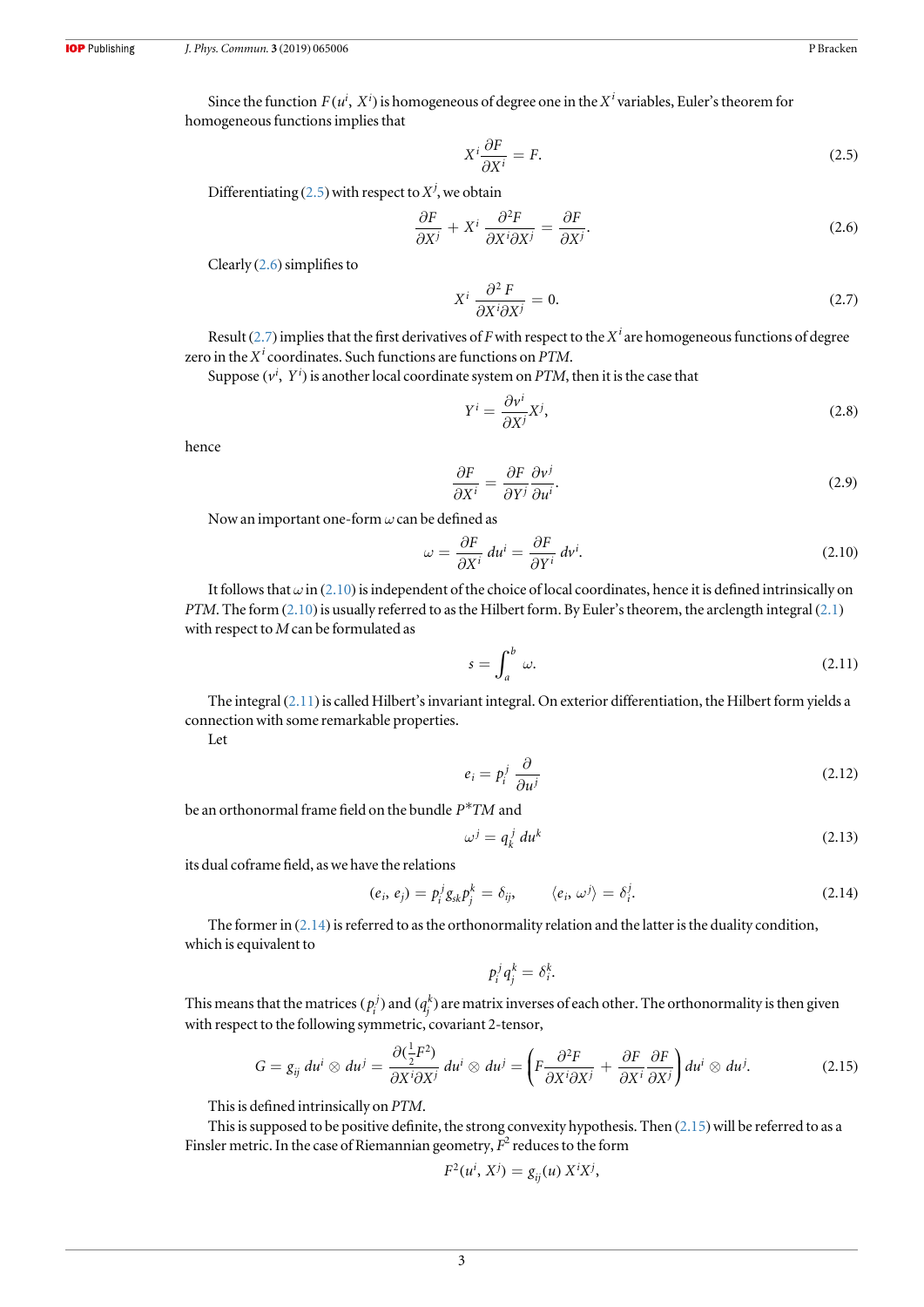<span id="page-5-0"></span>where the components  $g_{ij}$  are functions of the  $u^i$  only. In the Finsler picture, the  $g_{ij}$  are in general functions of both  $u^i$  and  $X^i$ . They are also homogeneous of degree zero in the  $X^i$  variables. Thus, the  $g_{ij}$  are functions on the space PTM.

#### 3. Finsler geometry and quantum mechanics

A specific type of Lagrangian is introduced and we turn to the physical problem that is related to Finsler geometry. The manifold  $M$  will be defined as the configuration space manifold and  $TM$  is the corresponding tangent space. If  $\mathcal{L}: \mathbb{R} \times TM \to \mathbb{R}$  is a time-dependent Lagrangian function, a generalized homogeneous Lagrangian can be defined by

$$
\Lambda(t, \mathbf{x}, \dot{t}, \dot{\mathbf{x}}) = i\mathcal{L}\left(t, \mathbf{x}, \frac{\dot{\mathbf{x}}}{\dot{t}}\right),\tag{3.1}
$$

and  $\dot{x}^i = dx_i/d\tau$  for  $i = 1,...,n$ . To get (3.1), a new parameter  $\tau(t)$  is introduced. It indicates the progress of the system in the extended configuration space. The Euler–Lagrange equations which correspond to the Lagrangian  $\Lambda$  in (3.1) are invariant with respect to any regular transformation of the parameter  $\tau(t)$ . The idea is to consider time as an additional generalized coordinate  $q_0 = t \in \mathbb{R}$ . The dynamics may be described with respect to a  $(3n + 1)$ -dimensional space which is coordinatized in terms of the generalized coordinates and velocities  $\{(q^a)_{a=0}^n, (q^a)_{a=0}^n\} = \{\mathbf{q}, \mathbf{\dot{q}}\}.$  Thus,  $q^0 = t, \dot{q}^n = dt/d\tau, q^i = x_i.$  The accompanying velocities are defined as  ${q^a = dq_a/d\tau}$ <sup>n</sup><sub>a=1</sub>. For a Lagrangian with time-dependent potential  $V(\mathbf{x}, t)$  of the form  $\mathcal{L}(t, x, x') = T(x') - V(x, t), (3.1)$  is

$$
\Lambda(\mathbf{q},\,\dot{\mathbf{q}}) = \mathcal{T}(\dot{q}^i)\,\frac{1}{\dot{q}^0} - Q(\mathbf{q})\dot{q}^0,\tag{3.2}
$$

such that  $\mathcal{T}(\mathbf{q}^i) = T(\mathbf{x}^i)(\dot{q}^0)^2$  and  $T(\mathbf{x}^i) = \frac{1}{2} \sum_{i=1}^n m_i (x_i^i)^2$ . To make the correspondence between this and the previous section clear, the function  $\Lambda$  in (3.2) is identified with the function F in ([2.1](#page-3-0)) and in ([2.15](#page-4-0)) for the Finsler metric. Moreover,  $(u^i, X^j)$  will be identified with  $(q, \dot q)$ . This idea could be extended to any Lagrangian that satisfies the properties required for a Finsler metric.

The dynamics is then described in a Finsler space  $M^{3n+1}$  with coordinates  $u^i$  identified as the  $\mathbf{q}=(q^0,...,q^n)$ described by a homogeneous Lagrangian  $\Lambda(q, \dot{q})$ . The line element between two adjacent points in space, with summation over a, b implied, is given in terms of  $\Lambda$  as

$$
d s = (g_{ab}(\mathbf{q}, \dot{\mathbf{q}}) dq^a dq^b)^{1/2} = \Lambda(\mathbf{q}, \dot{\mathbf{q}}) d\tau.
$$
 (3.3)

The Finsler metric in (3.3) defines a dynamical system through the minimization of the action functional

$$
I(\Gamma) = \int_{t_1}^{t_2} \Lambda(\mathbf{q}, \dot{\mathbf{q}}) d\tau
$$
 (3.4)

evaluated with respect to a path  $\Gamma$  with given initial and final conditions. Thus, we have positive homogeneity of degree one in the second argument. Moreover,  $\Lambda$  is nonvanishing when the second argument is nonvanishing and finally

$$
g_{ab} = \frac{1}{2} \frac{\partial^2 \Lambda(\mathbf{q}, \dot{\mathbf{q}})}{\partial \dot{q}^a \partial \dot{q}^b} \xi^a \xi^b > 0, \tag{3.5}
$$

for all  $\xi \neq \lambda \dot{q}$ . This is the third condition for a metric to be Finsler. Thus the requirements for a Finsler metric are satisfied in this case.

Let us outline without a lot of calculation how the components of the metric tensor  $g_{\alpha\beta}(\mathbf{q},\dot{\mathbf{q}})$  for the space can be calculated. Starting with (3.2),

$$
g_{00}(\mathbf{q},\,\dot{\mathbf{q}}) = \frac{1}{2} \, \frac{\partial^2 \Lambda^2(\mathbf{q},\,\dot{\mathbf{q}})}{\partial \dot{q}^0 \partial \dot{q}^0} = (\Lambda'(\mathbf{q},\,\dot{\mathbf{q}}))^2 + \Lambda(\mathbf{q},\,\dot{\mathbf{q}})\Lambda''(\mathbf{q},\,\dot{\mathbf{q}}),
$$

where

$$
\Lambda'(\mathbf{q},\,\dot{\mathbf{q}}) = -\mathcal{T}\frac{1}{(\dot{q}^0)^2} - Q_0(\mathbf{q},\,t)\dot{q}^0 - Q(\mathbf{q},\,t), \quad \Lambda''(\mathbf{q},\,\dot{\mathbf{q}}) = 2\mathcal{T}\frac{1}{(\dot{q}^0)^3} - Q_{00}(\mathbf{q},\,t)\dot{q}^0 - 2Q_0(\mathbf{q},\,t),
$$

$$
g_{ij}(\mathbf{q},\,\dot{\mathbf{q}}) = \frac{1}{2}\frac{\partial^2\Lambda^2(\mathbf{q},\,\dot{\mathbf{q}})}{\partial\dot{q}^i\partial\dot{q}^j} = \frac{1}{2}\frac{\partial}{\partial\dot{q}^i}\left(2\Lambda(\mathbf{q},\,\dot{\mathbf{q}})\frac{\partial\Lambda(\mathbf{q},\,\dot{\mathbf{q}})}{\partial\dot{\mathbf{q}}^i}\right) = \left(m_i\delta_{il}\frac{\dot{q}^l}{\dot{q}^0}\right)\left(m_j\delta_{jk}\frac{\dot{q}^k}{\dot{q}^0}\right) + \Lambda(\mathbf{q},\,\dot{\mathbf{q}})\delta_{ij}m_i\frac{1}{\dot{q}^0},
$$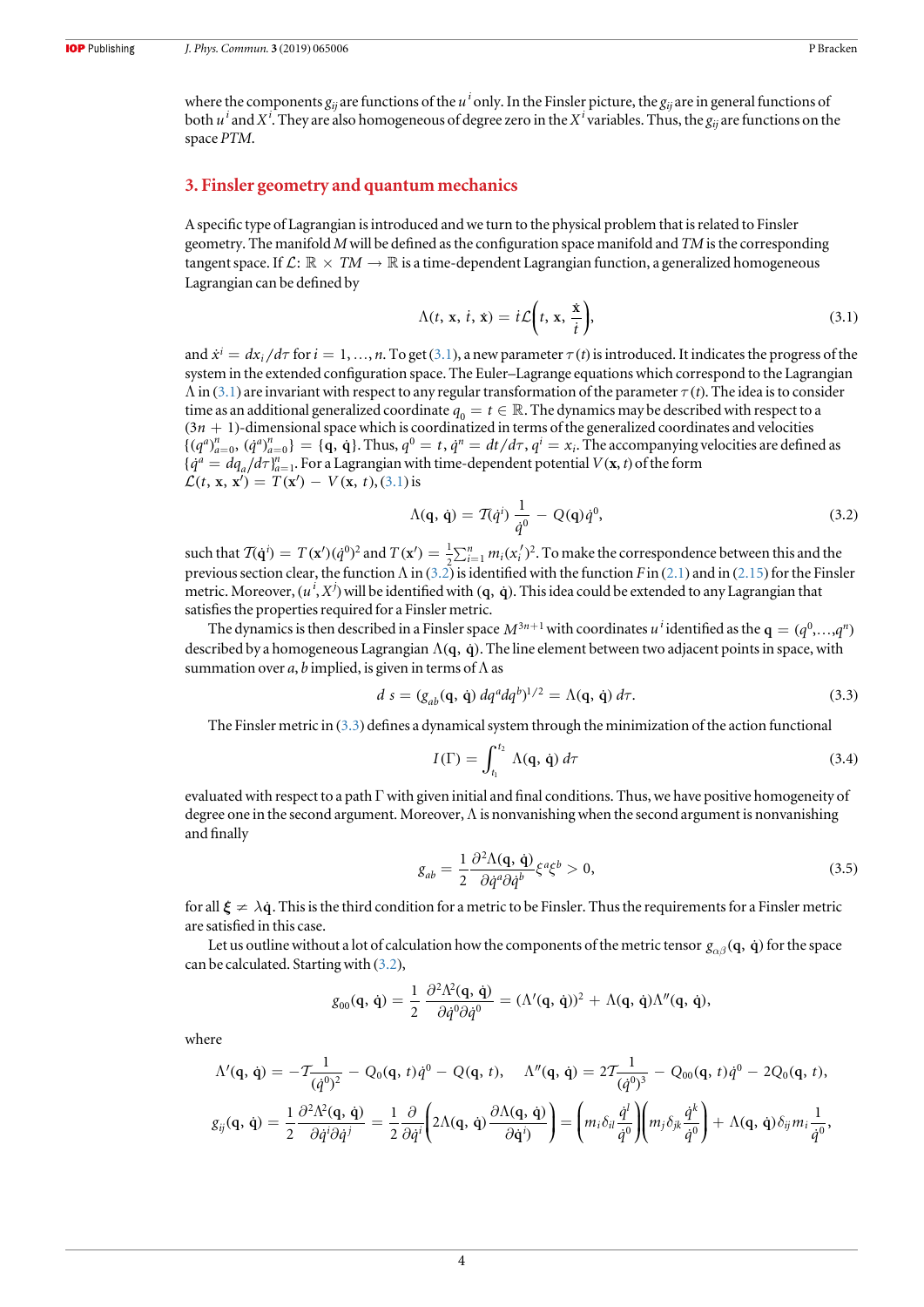<span id="page-6-0"></span>and lastly,

$$
g_{0i}(\mathbf{q},\,\dot{\mathbf{q}})=-2\frac{\mathcal{T}(\dot{\mathbf{q}})\,\mathcal{T}_i(\dot{\mathbf{q}})}{(q^0)^3}-Q_0(\mathbf{q},\,t)\,\mathcal{T}_i(\dot{\mathbf{q}}).
$$

#### 4. Quantum dynamics

The Lagrange system is obtained by minimizing the action functional ([3.4](#page-5-0)) and leads directly to  $3n + 1$ equations with 3n independent degrees of freedom. The equations of motion are then generated through

$$
\frac{d}{dt} \left( \frac{\partial \Lambda(\mathbf{q}, \dot{\mathbf{q}})}{\partial \dot{q}^a} \right) - \frac{\partial \Lambda(\mathbf{q}, \dot{\mathbf{q}})}{\partial q^a} = 0, \qquad a = 0, 1, ..., n.
$$
\n(4.1)

The condition of homogeneity of degree one in  $\dot{q}$  yields according to Euler's theorem

$$
\frac{\partial \Lambda(\mathbf{q}, \dot{\mathbf{q}})}{\partial \dot{q}^a} \dot{q}^a = \Lambda(\mathbf{q}, \dot{\mathbf{q}}), \qquad \frac{\partial^2 \Lambda(\mathbf{q}, \dot{\mathbf{q}})}{\partial \dot{q}^a \partial \dot{q}^b} \dot{q}^a = 0.
$$
\n(4.2)

It follows from (4.1) that the following constraint holds

$$
\sum_{a} \dot{q}^{a} \left( \frac{d}{d\tau} \left( \frac{\partial \Lambda(\mathbf{q}, \dot{\mathbf{q}})}{\partial \dot{q}^{a}} \right) - \frac{\partial \Lambda(\mathbf{q}, \dot{\mathbf{q}})}{\partial q^{a}} \right) = \frac{d}{d\tau} \sum_{a} \left( \dot{q}^{a} \frac{\partial \Lambda(\mathbf{q}, \dot{\mathbf{q}})}{\partial q^{a}} \right) - \sum_{a} \left( \ddot{q}^{a} \frac{\partial \Lambda(\mathbf{q}, \dot{\mathbf{q}})}{\partial \dot{q}^{a}} + \dot{q}^{a} \frac{\partial \Lambda(\mathbf{q}, \dot{\mathbf{q}})}{\partial q^{q}} \right)
$$

$$
= \frac{d}{d\tau} \Lambda(\mathbf{q}, \dot{\mathbf{q}}) - \frac{d}{d\tau} \Lambda(\mathbf{q}, \dot{\mathbf{q}}) = 0. \tag{4.3}
$$

The remaining equation sets the freedom for the choice of  $\tau(q_a)$  and to establish this, one may take  $\tau = t$  so that  $q^0 = 1$  and  $\Lambda(q, \dot{q}) = \mathcal{L}(t, x, x')$ , so the standard Euler–Lagrange equations in  $\mathcal L$  result. Thus there is a correspondence between the Euler–Lagrange equations for the function  $\Lambda(q, \dot{q})$  and the geodesic equation which is characterized by the metric tensor  $(3.5)$  $(3.5)$  $(3.5)$  in the curved manifold.

Let us then start with the Euler–Lagrange equations given in terms of the arclength parameter. When the arclength parameter s is chosen for  $\tau$ , by definition  $\Lambda(\mathbf{q}, \dot{\mathbf{q}}) = 1$  along the trajectory. This fact will be used in what follows. Taking into account the definition of the metric in  $(3.5)$  $(3.5)$  $(3.5)$ , we may write

$$
\frac{1}{2} \frac{\partial^2 \Lambda^2(\mathbf{q}, \dot{\mathbf{q}})}{\partial \dot{q}^a \partial \dot{q}^b} \dot{q}^b = \frac{\partial}{\partial \dot{q}^a} \left( \Lambda(\mathbf{q}, \dot{\mathbf{q}}) \frac{\partial \Lambda(\mathbf{q}, \dot{\mathbf{q}})}{\partial \dot{q}^b} \right) \dot{q}^b = \frac{\partial \Lambda}{\partial \dot{q}^a} \frac{\partial \Lambda}{\partial \dot{q}^b} \dot{q}^b + \Lambda(\mathbf{q}, \dot{\mathbf{q}}) \frac{\partial^2 \Lambda}{\partial \dot{q}^a \partial \dot{q}^b} \dot{q}^b
$$

Using  $(2.6)$  $(2.6)$  $(2.6)$  this equation simplifies to the form

$$
\frac{1}{2} \frac{\partial^2 \Lambda^2(\mathbf{q}, \dot{\mathbf{q}})}{\partial \dot{q}^a \partial \dot{q}^b} \dot{q}^b = \frac{\partial \Lambda}{\partial q^a}(\mathbf{q}, \dot{\mathbf{q}}) \Lambda(\mathbf{q}, \dot{\mathbf{q}}).
$$
(4.4)

Equivalently, in terms of metric  $g_{ab}$ , (4.4) is

$$
g_{ab} \dot{q}^b = \Lambda(\mathbf{q}, \dot{\mathbf{q}}) \frac{\partial \Lambda}{\partial \dot{q}^a}.
$$
\n(4.5)

Differentiating  $(4.5)$  with respect to s, it follows that

$$
\frac{d}{ds}(g_{ab}\dot{q}^b) = \frac{d}{ds}\left(\Lambda(\mathbf{q},\dot{\mathbf{q}})\frac{\partial\Lambda}{\partial\dot{q}^a}\right) = \frac{d\Lambda}{ds}\frac{\partial\Lambda}{\partial\dot{q}^a} + \Lambda(\mathbf{q},\dot{\mathbf{q}})\frac{d}{ds}\left(\frac{\partial\Lambda}{\partial q^a}\right).
$$
(4.6)

Restricting (4.6) to reside on the path, as indicated earlier  $\Lambda(q, \dot{q}) = 1$  and it follows from (4.6) that

$$
\frac{d}{ds}(g_{ab}\dot{q}_b) = \frac{d}{ds}\left(\frac{\partial \Lambda}{\partial \dot{q}^a}\right) = \frac{\partial \Lambda}{\partial q^a}.
$$
\n(4.7)

The right-hand side of  $(4.7)$  can be put in the form

$$
\frac{\partial}{\partial q^l} \Lambda(\mathbf{q}, \dot{\mathbf{q}}) = \frac{\partial}{\partial q^l} \sqrt{g_{ab}(\mathbf{q}, \dot{\mathbf{q}}) \dot{q}^a \dot{q}^b} = \frac{1}{2\Lambda(\mathbf{q}, \dot{\mathbf{q}})} \frac{\partial g_{ab}}{\partial q^l} \dot{q}^a \dot{q}^b = \frac{1}{2} \frac{\partial g_{ab}(\mathbf{q}, \dot{\mathbf{q}})}{\partial q^l} \dot{q}^a \dot{q}^b.
$$
(4.8)

The last equality holds when the arclength parameter s is chosen to be the variable  $\tau$  so as remarked,  $\Lambda$ (q,  $\dot{q}$ ) = 1 along the path. Then (4.7) can be put in the form,

$$
\frac{d}{ds}\left(g_{lb}(\mathbf{q},\,\dot{\mathbf{q}})\dot{q}^b\right) - \frac{1}{2}\frac{\partial g_{ab}(\mathbf{q},\,\dot{\mathbf{q}})}{\partial q^l}\dot{q}^a\dot{q}^b = 0. \tag{4.9}
$$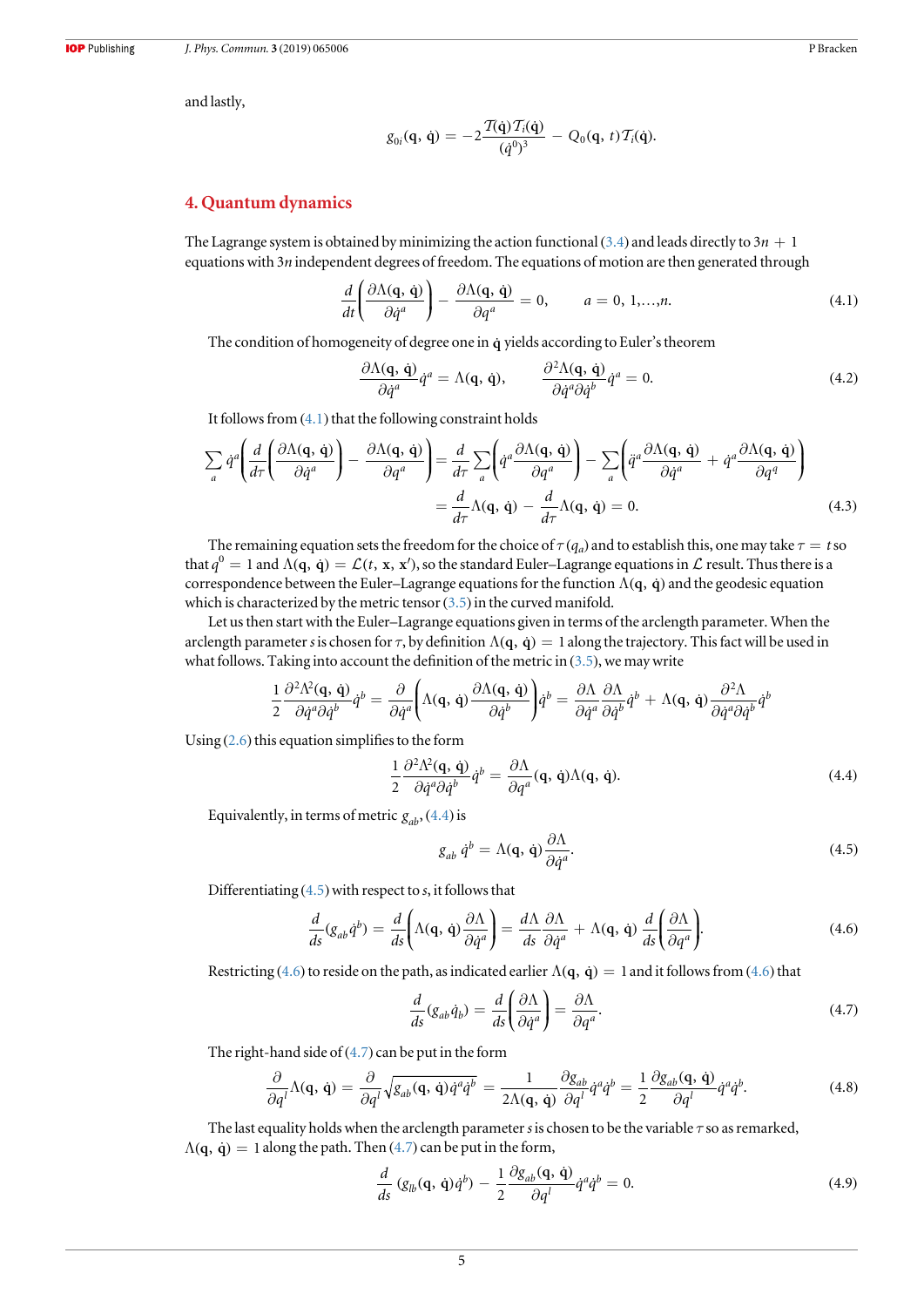<span id="page-7-0"></span>Expanding out the s derivative, ([4.9](#page-6-0)) becomes

$$
g_{lb}(\mathbf{q}, \dot{\mathbf{q}})\ddot{q}^b + \frac{\partial g_{la}}{\partial q^b}\dot{q}^a\dot{q}^b - \frac{1}{2}\frac{\partial g_{ab}(\mathbf{q}, \dot{\mathbf{q}})}{\partial q^l}\dot{q}^a\dot{q}^b = 0.
$$
 (4.10)

Introducing the Christoffel symbols which are defined in the usual way, we write

$$
\Gamma_{blc} = \frac{1}{2} \left( \frac{\partial g_{bl}}{\partial q^c} + \frac{\partial g_{lc}}{\partial q^b} - \frac{\partial g_{cb}}{\partial q^l} \right), \qquad \Gamma^a_{bc} = g^{la} \Gamma_{blc}.
$$
\n(4.11)

It is apparent that the following relation holds,

$$
\Gamma^{a}_{bc} \dot{q}^b \dot{q}^c = \frac{1}{2} g^{la} \left( 2 \frac{\partial g_{bl}}{\partial q^c} \dot{q}^b \dot{q}^c - \frac{1}{2} \frac{\partial g_{cb}}{\partial q^l} \dot{q}^b \dot{q}^c \right) = g^{la} \left( \frac{\partial g_{bl}}{\partial q^l} - \frac{1}{2} \frac{\partial g_{cb}}{\partial q^l} \right) \dot{q}^a \dot{q}^b. \tag{4.12}
$$

Relations  $(4.11)$  and  $(4.12)$  permit us to write  $(4.10)$  in the following form,

$$
\ddot{q}^a + g^{ac} \left( \frac{\partial g_{cs}}{\partial q^b} - \frac{1}{2} \frac{\partial g_{sb}}{\partial q^c} \right) \dot{q}^s \dot{q}^b = 0. \tag{4.13}
$$

Comparing  $(4.13)$  with  $(4.12)$ , it is clear that  $(4.13)$  is of exactly the required form,

$$
\ddot{q}^a + \Gamma^a_{sb} \dot{q}^s \dot{q}^b = 0. \tag{4.14}
$$

Finsler metric ([3.5](#page-5-0)) is used to compute the set of  $\Gamma^a_{sb}$  and solutions to (4.14) will give geodesic curves on the manifold.

#### 5. Quantum dynamics and the quantum potential

Consider now the concrete case of a Lagrangian which is related to the Schrödinger equation and satisfies the conditions for a Finsler space. A Lagrangian density relevant to this type of quantum dynamics and depends on the scalar field  $\varphi$  (**x**, *t*) is

$$
\mathcal{L} = \frac{1}{2}(\varphi^*\varphi - \dot{\varphi}^*\varphi) - \frac{\hbar^2}{2m}\nabla_k\varphi\nabla_k\varphi^* - V\varphi\varphi^*.
$$
\n(5.1)

In (5.1),  $\nabla_i$  is the gradient or derivative operator in the designated coordinates and  $\Delta = (\nabla_k)^2$ . The time dependent Schrödinger equation is obtained from (5.1) by using it in conjunction with the principle of least action. A quantum dynamics can therefore be obtained by regarding the wavefunction as the classical complex scalar function  $\varphi$  (x, t). This should have a representation in terms of trajectories, and these are derived from the field conservation law. This is the starting point. This law is obtained from the stress-energy momentum tensor and it takes the form,

$$
\partial_a T_b^a = \frac{\partial \mathcal{L}}{\partial q_b},\tag{5.2}
$$

In (5.2),  $T_b^a$  is given by

$$
T_b^a = -\left[\frac{\partial \mathcal{L}}{\partial(\partial_a \rho)} \partial_b \rho + \frac{\partial \mathcal{L}}{\partial(\partial_a S)} \partial_a S\right] + \delta_b^a \mathcal{L}.
$$
 (5.3)

The functions  $\rho$  and S in (5.3) are related to the polar representation of the field  $\varphi$  [[12](#page-10-0)],

$$
\varphi(\mathbf{x}, t) = R(\mathbf{x}, t) e^{iS(\mathbf{x}, t)/\hbar}.
$$
\n(5.4)

We may refer to  $S(\mathbf{x}, t)$  as the phase of  $\varphi(\mathbf{x}, t)$  and the density  $\rho$  is determined from

$$
\rho(\mathbf{x}, t) = R^2(\mathbf{x}, t). \tag{5.5}
$$

Using (5.4), we may calculate the required derivatives

$$
\varphi^* \frac{\partial \varphi}{\partial t} - \frac{\partial \varphi^*}{\partial t} \varphi = 2 \frac{i}{\hbar} \frac{\partial S}{\partial t},
$$
  

$$
\nabla_k \varphi \nabla_k \varphi^* = \left( \nabla_k R + \frac{i}{\hbar} R \nabla_k S \right) \left( \nabla_k R - \frac{i}{\hbar} R \nabla_k S \right) = \frac{1}{4\rho} (\nabla_k \rho)^2 + \frac{\rho}{\hbar^2} (\nabla_k S)^2.
$$
 (5.6)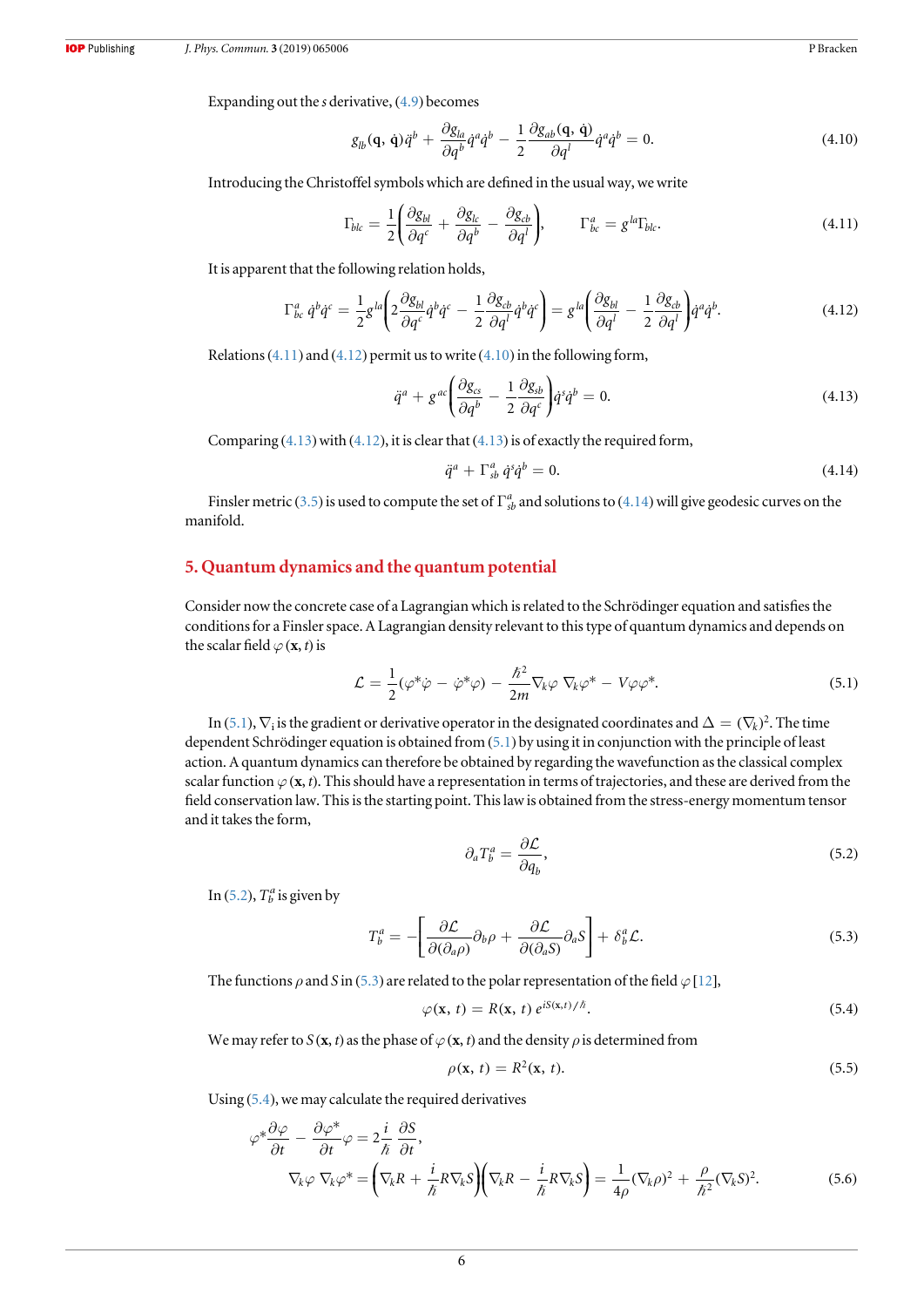<span id="page-8-0"></span>Substituting ([5.6](#page-7-0)) into Lagrangian density ([5.1](#page-7-0)), this puts it in the form,

$$
\mathcal{L} = -\rho \left( \frac{\partial S}{\partial t} + \frac{1}{2m} (\nabla_k S)^2 + V(\mathbf{x}) \right) - \frac{\hbar^2}{2m} \left( \frac{(\nabla_k \rho)^2}{4\rho} \right).
$$
 (5.7)

Lagrangian (5.7)will be used to calculate the form of the conservation law given as

$$
\frac{\partial T_0^0(\mathbf{x}, t)}{\partial t} + T_{0,k}^k(\mathbf{x}, t) = -\rho \frac{\partial V(\mathbf{x})}{\partial t}.
$$
\n(5.8)

The result will be expressed in terms of variables  $\rho$  and S. To carry this out, the components of the energymomentum tensor are needed. The first,  $T_0^0(\mathbf{x}, t)$  is given by

$$
T_0^0(\mathbf{x}, t) = -\left[\frac{\partial \mathcal{L}}{\partial \rho} \dot{\rho} + \frac{\partial \mathcal{L}}{\partial \dot{\mathcal{S}}} \dot{\mathcal{S}}\right] + \mathcal{L}
$$
  
=  $\rho \dot{\mathcal{S}} - \rho \left[\dot{\mathcal{S}} + \frac{(\nabla \mathcal{S})^2}{2m} + V(\mathbf{x})\right] - \frac{\hbar^2}{2m\rho} (\nabla \rho)^2 = -\rho \left[\frac{1}{2m} (\nabla \mathcal{S})^2 + V(\mathbf{x})\right] - \frac{\hbar^2}{2m\rho} (\nabla \rho)^2.$  (5.9)

Differentiating this result for  $T_0^0$  with respect to *t*, there results

$$
-\frac{\partial T_0^0}{\partial t} = \frac{\partial \rho}{\partial t} \left[ \frac{1}{2m} (\nabla S)^2 + V(\mathbf{x}) \right] + \rho \left[ \frac{\partial}{\partial t} (\frac{(\nabla S)^2}{2m} + \frac{\partial V}{\partial t} \right] + \frac{\hbar^2}{2m} \frac{\partial}{\partial t} (\nabla \rho)^2
$$

$$
= \frac{\partial \rho}{\partial t} \left[ \frac{1}{2m} (\nabla S)^2 + V(\mathbf{x}) \right] + \rho \left[ \frac{1}{m} \nabla S \cdot \nabla \dot{S} + \frac{\partial V}{\partial t} \right]
$$

$$
+ \frac{\hbar^2}{8mR^4} \left[ 4R \nabla_k R \left( \frac{\partial}{\partial t} \nabla_k \rho \right) R^2 - (2R \nabla R)^2 \cdot 2R \cdot \dot{R} \right]
$$
(5.10)

It has been found that

$$
-\frac{\partial T_0^0}{\partial t} = \rho \frac{\partial \rho}{\partial t} \left[ \frac{1}{2m} (\nabla S)^2 + V \right] + \rho \left[ \frac{1}{m} \nabla S \cdot \nabla \dot{S} + \frac{\partial V}{\partial t} \right] + \frac{\hbar^2}{m} \nabla R \cdot \nabla \dot{R}.
$$
 (5.11)

It remains to calculate the component  $\mathrm{T}_0^k$  given by

$$
T_0^k = \frac{\hbar^2}{4m\rho} (\nabla_k \rho) \frac{\partial \rho}{\partial t} + \frac{\rho}{m} (\nabla_k S) \frac{\partial S}{\partial t}.
$$
\n(5.12)

Differentiate  $\mathrm{T}_0^k$  with respect to the spatial variables  $q_k$ , that is  $x_k,(k>0),$  to give

$$
\frac{\partial T_0^k}{\partial q_k} = \frac{\partial}{\partial q_k} \left( \frac{\hbar^2}{4m\rho} (\nabla_k \rho) \frac{\partial \rho}{\partial t} + \frac{\rho}{m} (\nabla_k S) \frac{\partial S}{\partial t} \right)
$$
  
\n
$$
= \nabla_k \rho \frac{\partial S}{\partial t} \frac{\nabla_k S}{m} + \frac{\rho}{m} \nabla_k \left( \frac{\partial S}{\partial t} \nabla_k S \right) + \hbar^2 \left[ \nabla_k \frac{\partial \rho}{\partial t} \frac{\nabla_k \rho}{\partial t} + \frac{\rho}{4m} \left( \frac{\Delta \rho}{\rho} - \frac{(\nabla_k \rho)^2}{\rho^2} \right) \right]
$$
  
\n
$$
= \frac{2}{m} R (\nabla_k R) \nabla_k \left( \frac{\partial S}{\partial t} \right) + \frac{1}{m} R^2 \nabla_k \left( \frac{\partial S}{\partial t} \nabla_k S \right) + \hbar^2 \left[ \frac{1}{2m\rho} \left( \frac{\partial}{\partial t} \nabla_k \rho \right) (\nabla_k \rho)
$$
  
\n
$$
+ \frac{1}{2m} R \frac{\partial R}{\partial t} \left( \frac{2}{\rho} (\partial_k R)^2 + \frac{2}{R} \Delta R \right) - \frac{1}{4m\rho^2} (2R \nabla_k R)^2 \right]
$$
  
\n
$$
= \frac{2}{m} R (\nabla_k R) \frac{\partial S}{\partial t} \nabla_k S + \frac{1}{m} R^2 \left( \nabla_k \frac{\partial S}{\partial t} \nabla_k S + \frac{\partial S}{\partial t} \Delta S \right) + \frac{\hbar^2}{m} \left[ \frac{\partial}{\partial t} \nabla_k R + \frac{\partial R}{\partial t} \Delta R \right].
$$
 (5.13)

Substituting the results for derivatives(5.10) and (5.13) into (5.8), the following expression is found

$$
-\rho \left[\frac{1}{2m}(\nabla_{k}\rho)^{2} + V\right] - \rho \left[\frac{1}{m}\nabla_{k}S\nabla_{k}\dot{S} + \frac{\partial V}{\partial t}\right] - \frac{\hbar^{2}}{m}\nabla_{k}R\nabla_{k}\dot{R} + \frac{2}{m}R\nabla_{k}R\frac{\partial S}{\partial t}\nabla_{k}S + \frac{R^{2}}{m}\left(\nabla_{k}(\dot{S}\nabla_{k}S) + \dot{S}\Delta S\right) + \frac{\hbar^{2}}{m}\left[\nabla_{k}\dot{R}\nabla_{k}R + \dot{R}\Delta R\right] = -R^{2}\frac{\partial V}{\partial t}.
$$
\n(5.14)

Simplifying (5.14), it reduces to

$$
-\frac{\partial \rho}{\partial t} \left[ \frac{1}{2m} (\nabla_k S)^2 + V \right] + \frac{2}{m} R (\nabla_k R) \left( \frac{\partial S}{\partial t} \right) \nabla_k S + \frac{\rho}{m} \left( \frac{\partial S}{\partial t} \right) \Delta S + \frac{\hbar^2}{m} \frac{\partial R}{\partial t} \Delta R = 0. \tag{5.15}
$$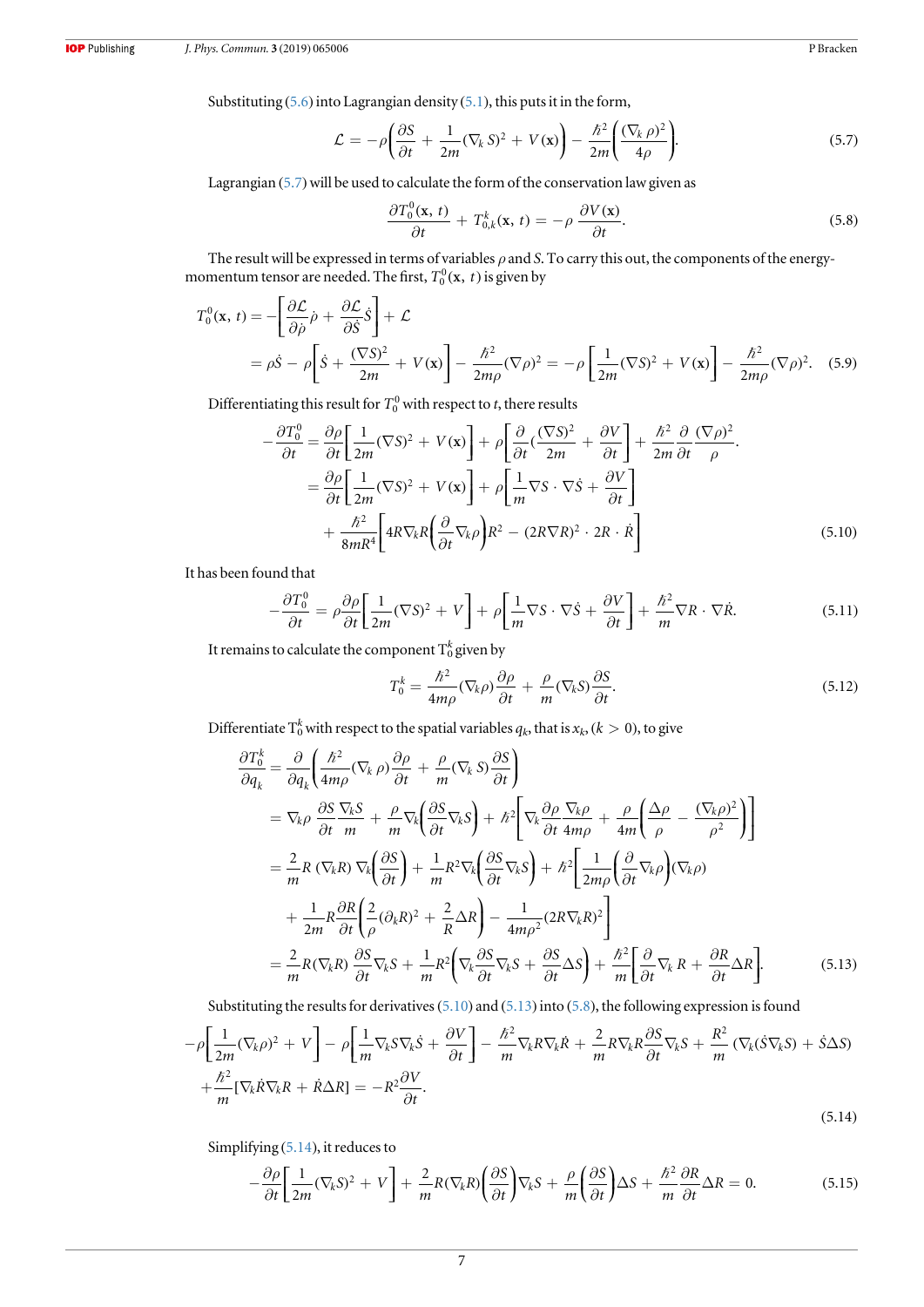With  $\dot{S}$  and  $\dot{R}$  the time derivatives of S and R assumed not identically zero, multiply ([5.15](#page-8-0)) by  $1/(\dot{S}R)$  so that ([5.15](#page-8-0)) after grouping terms ends up in the form

$$
\frac{1}{S}\left[\left[\frac{1}{2m}(\nabla_k S)^2 + V\right] - \frac{\hbar^2}{2m} \frac{\Delta R}{R}\right] - \frac{1}{R}\left[\frac{1}{m}\nabla_k R \nabla_k S - R \frac{\Delta S}{2m}\right] = 0.
$$
\n(5.16)

The original equation has been expressed in the form  $(5.16)$  which, upon identifying F and G in the obvious way, is equivalent to

$$
\frac{1}{\dot{S}}F(S, R) - \frac{1}{\dot{R}}G(S, R) = 0.
$$
\n(5.17)

A system of the form (5.17)–(5.16), is separable and hence can be expressed as the following pair of equations

$$
\frac{\partial S}{\partial t} + \frac{1}{2m} (\nabla_k S)^2 - \frac{\hbar^2}{2mR} (\Delta R) + V = 0, \qquad \frac{\partial \rho}{\partial t} + \frac{1}{m} (\nabla_k R) \cdot (\nabla_k S) + \frac{1}{2m} R \Delta S = 0. \tag{5.18}
$$

Using  $(5.5)$  $(5.5)$  $(5.5)$ , the equations in  $(5.18)$  are just the following set,

$$
\frac{\partial S}{\partial t} + \frac{1}{2m} (\nabla_k S)^2 - \frac{\hbar^2}{2mR} (\Delta R) + V = 0, \qquad \frac{\partial \rho}{\partial t} + \nabla_k \left( \frac{\rho \nabla_k S}{m} \right) = 0. \tag{5.19}
$$

The conservation law has been reformulated in terms of these two coupled partial differential equations for the amplitude and phase of the function  $\varphi(x, t)$ . The first equation in (5.19) defines the quantum potential Q (x, t) to be

$$
Q(\mathbf{x}, t) = -\frac{\hbar^2}{2m} \frac{\Delta R(\mathbf{x}, t)}{R(\mathbf{x}, t)}.
$$
\n(5.20)

The first equation in (5.19) has the form of a classical Hamilton-Jacobi equation, except for the presence of the quantum potential (5.20) present in it. It is the case then that (5.20) can be regarded as the Hamilton-Jacobi equation for the classical dynamics of a particle in a potential  $V(\mathbf{x}) + Q(\mathbf{x}, t)$ . The solution by characteristics for some specified initial condition corresponds to the trajectory of the equation of motion which resembles a Newton equation of motion

$$
m\frac{d}{dt}\mathbf{x}'(t) = -\nabla_{\mathbf{x}}(V(\mathbf{x}) + Q(\mathbf{x}, t)),\tag{5.21}
$$

with Lagrangian  $\mathcal{L}(\mathbf{x}, \mathbf{x}', t) = \mathcal{T}(\mathbf{x}') - (V(\mathbf{x}) + Q(\mathbf{x}, t))$  and  $d/dt = \partial/\partial t + \mathbf{x}' \cdot \nabla$ . At this point, (5.18)–  $(5.21)$  can be compared with the results Bohm obtained $(1.2)$  $(1.2)$  $(1.2)$ – $(1.4)$  $(1.4)$  $(1.4)$ .

#### 6. Summary and conclusions

For a system of particles with coordinates  $x_i=q^i\in\mathbb{R}^3, i=1,...,n,$  it has been shown the dynamics can be formulated as if it occurred in an extended configuration space with additional coordinate  $q^0 = t$ . The evolution of the dynamics is measured by a proper time parameter  $\tau$  for any initial condition. The dynamics follows a deterministic trajectory in a  $3n + 1$  dimensional Finsler manifold with curvature.

The trajectories follow according to the geodesic equation  $(4.14)$  $(4.14)$  $(4.14)$  which, including a classical timeindependent potential, is

$$
\ddot{q}^{\mu} + \Gamma^{\mu}_{\nu\alpha}(\mathbf{q}, \dot{\mathbf{q}})\dot{q}^{\nu}\dot{q}^{\alpha} = -g^{\mu\nu}\frac{\partial V(\mathbf{q})}{\partial q^{\nu}}, \qquad (6.1)
$$

where  $\Gamma^{\mu}_{\nu\alpha}$  are given by ([4.11](#page-7-0)) in terms of metric ([3.5](#page-5-0)) and  $\Lambda(q, \dot{q})$  by ([3.2](#page-5-0)). In these equations  $\tau = s$  is used, where s is arclength ([3.3](#page-5-0)),  $V(\mathbf{q})$  is the classical potential and Q( $\mathbf{q}, t$ ) is the quantum potential. What precedes has proved the following. Starting with Lagrangian density such as([5.1](#page-7-0)), the quantum dynamics can be described using trajectories following the Newton-like equation of motion (5.21). Equivalently, the same result can be obtained following the derivation due to Bohm in  $(1.2)$  $(1.2)$  $(1.2)$ – $(1.4)$  $(1.4)$  $(1.4)$ . The time-dependent Lagrangian associated to the dynamics([3.2](#page-5-0)) can be expressed geometrically according to Finsler geometry described in section [2](#page-3-0) and ([3.3](#page-5-0))–  $(3.5)$  $(3.5)$  $(3.5)$ . A geodesic dynamics results from this given through  $(6.1)$ .

Thus the time dependent Lagrangian associated with this dynamics has been expressed in terms of Finsler geometry, and this leads to the dynamics implied by  $(5.21)$ . All of the particles together generate in a nonlocal fashion the curvature of configuration space which is experienced by all.